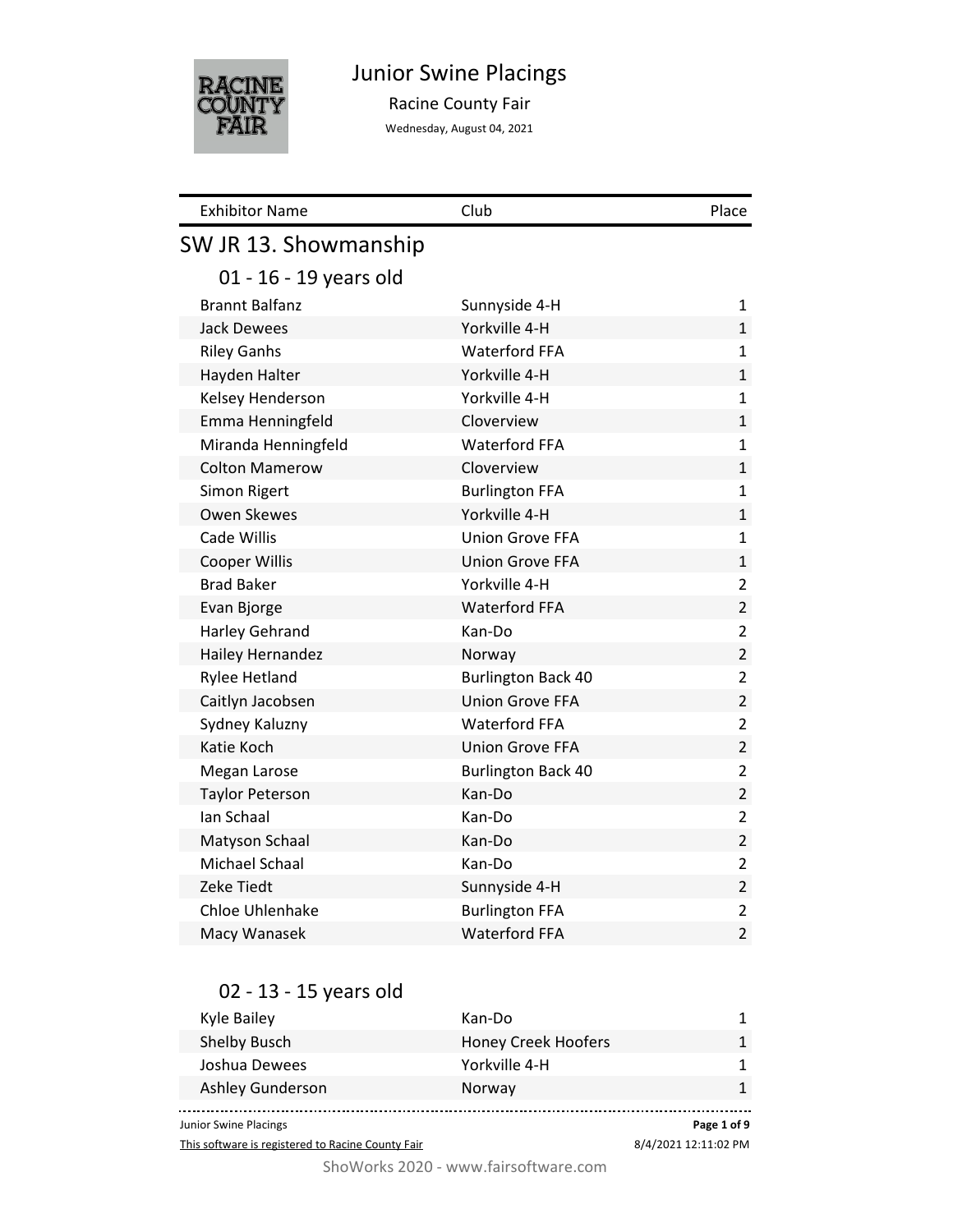| <b>Exhibitor Name</b>   | Club                      | Place          |
|-------------------------|---------------------------|----------------|
| SW JR 13. Showmanship   |                           |                |
| 02 - 13 - 15 years old  |                           |                |
| <b>Hudson Halter</b>    | Yorkville 4-H             | 1              |
| Madisyn Henderson       | Yorkville 4-H             | $\mathbf 1$    |
| <b>Temperance Jones</b> | Raymond                   | 1              |
| Dane Loppnow            | Sunnyside 4-H             | $\mathbf 1$    |
| Amanda Miklaszewski     | <b>Union Grove FFA</b>    | 1              |
| <b>Clayton Naber</b>    | Sunnyside 4-H             | $\mathbf{1}$   |
| Ella Patterson          | <b>Waterford FFA</b>      | 1              |
| Cade Peterson           | Yorkville 4-H             | $\mathbf 1$    |
| Ashley Schaal           | Kan-Do                    | 1              |
| Lane Weber              | <b>Waterford FFA</b>      | $\mathbf 1$    |
| Maya Weinkauf           | Cloverview                | 1              |
| Glen Angotti            | Yorkville 4-H             | $\overline{2}$ |
| Erin Bartelson          | <b>Burlington Back 40</b> | 2              |
| James Batz              | Kan-Do                    | $\overline{2}$ |
| <b>William Gehrand</b>  | Kan-Do                    | $\overline{2}$ |
| Jayden Gellings         | Norway                    | $\overline{2}$ |
| Sam Grimes              | Yorkville 4-H             | 2              |
| Savannah Gunderson      | Norway                    | $\overline{2}$ |
| Hanna Henningfeld       | Cloverview                | 2              |
| Kaden Hetland           | <b>Burlington Back 40</b> | $\overline{2}$ |
| Kyra Hetland            | <b>Burlington Back 40</b> | 2              |
| Ella Koldeway           | <b>Burlington Back 40</b> | $\overline{2}$ |
| Mckenna Kristiansen     | Raymond                   | 2              |
| <b>Tucker Larose</b>    | <b>Burlington Back 40</b> | $\overline{2}$ |
| Natalie Nelson          | Yorkville 4-H             | 2              |
| Hannah Oxendinemorey    | Raymond                   | $\overline{2}$ |
| Calvin Patterson        | <b>Waterford FFA</b>      | 2              |
| Rylee Schaefer          | Kan-Do                    | $\overline{2}$ |
| <b>Tanner Schaefer</b>  | <b>Waterford FFA</b>      | 2              |
| Katelyn Wilson          | <b>Burlington Back 40</b> | $\overline{2}$ |
| Weston Wisnefski        | <b>Union Grove FFA</b>    | $\overline{2}$ |

### 03 - 10 - 12 years old

| <b>Brooklyn Bailey</b> | Kan-Do        |                           |   |
|------------------------|---------------|---------------------------|---|
| Daniel Baker           | Yorkville 4-H |                           |   |
| <b>Hollyn Halter</b>   | Yorkville 4-H |                           |   |
| <b>Connor Harris</b>   |               | <b>Burlington Back 40</b> |   |
| Alexis M Johnsen       | Yorkville 4-H |                           |   |
| Leah Johnsen           | Yorkville 4-H |                           | 1 |
| Raelyn Keyes           | Kan-Do        |                           |   |
| Junior Swine Placings  |               | Page 2 of 9               |   |

This software is registered to Racine County Fair

8/4/2021 12:11:02 PM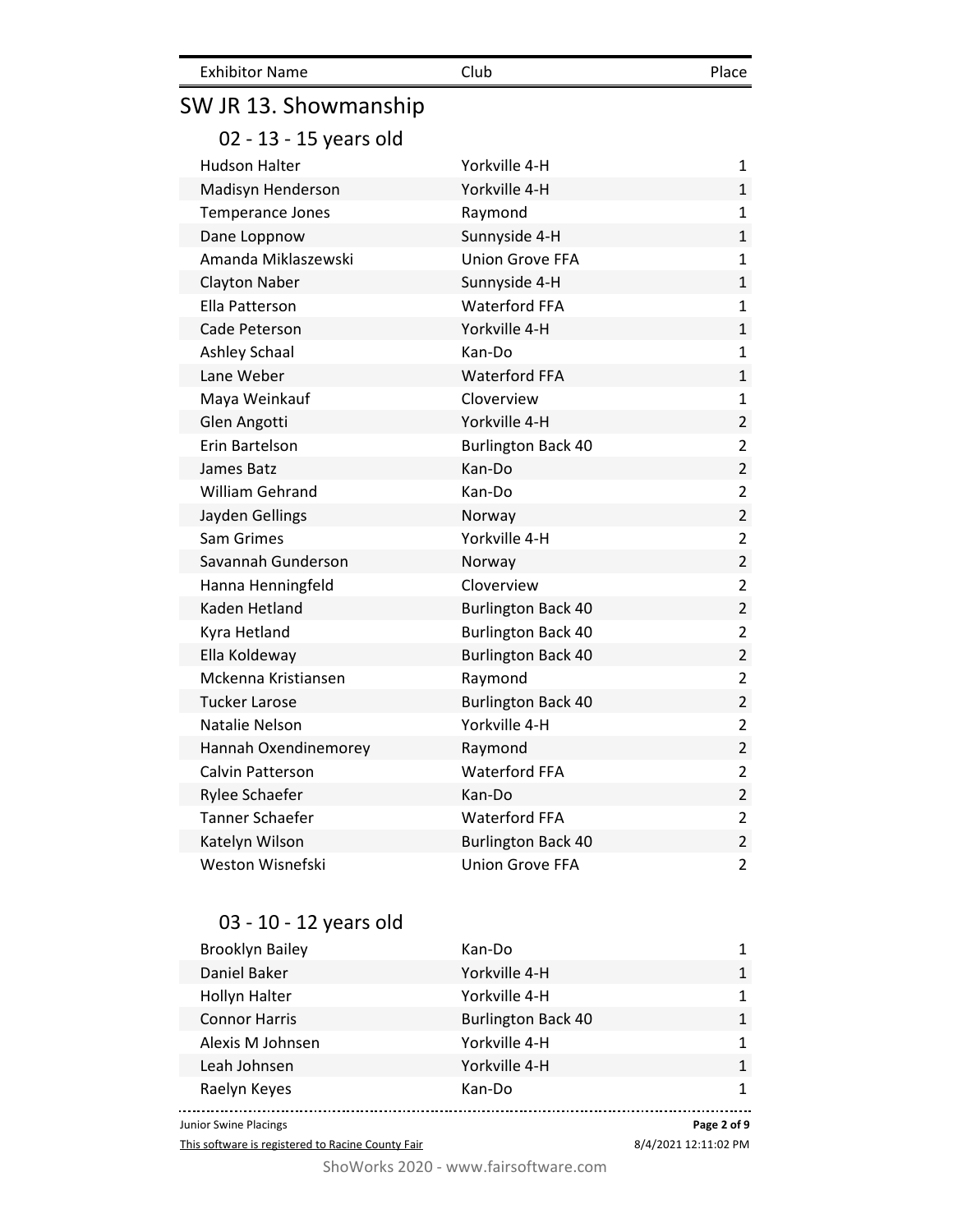| <b>Exhibitor Name</b>  | Club                       | Place          |
|------------------------|----------------------------|----------------|
| SW JR 13. Showmanship  |                            |                |
| 03 - 10 - 12 years old |                            |                |
| Mason Koldeway         | <b>Burlington Back 40</b>  | $\mathbf{1}$   |
| <b>Campton Naber</b>   | Sunnyside 4-H              | 1              |
| <b>Colton Naber</b>    | Sunnyside 4-H              | $\mathbf{1}$   |
| <b>Brody Stratton</b>  | Kan-Do                     | $\mathbf{1}$   |
| Abby Waterworth        | Kan-Do                     | 1              |
| Mia Wilks              | <b>Honey Creek Hoofers</b> | 1              |
| Joseph Angotti         | Yorkville 4-H              | $\overline{2}$ |
| Kayelyn Barnhart       | Kan-Do                     | $\overline{2}$ |
| Alaina Bird            | Kan-Do                     | $\overline{2}$ |
| Audra Bird             | Kan-Do                     | 2              |
| Daisy Gehrand          | Kan-Do                     | $\overline{2}$ |
| <b>Andrew Grimes</b>   | Yorkville 4-H              | $\overline{2}$ |
| Taylor Jacobson        | Cloverview                 | $\overline{2}$ |
| Lillian Koldeway       | <b>Burlington Back 40</b>  | $\overline{2}$ |
| Morgan Kreuscher       | Kan-Do                     | $\overline{2}$ |
| <b>Nolan Maurice</b>   | Yorkville 4-H              | $\overline{2}$ |
| <b>Trevor Schimke</b>  | Norway                     | $\overline{2}$ |
| Nathan Schmidt         | Raymond                    | 2              |
| <b>Abel Scott</b>      | Kan-Do                     | $\overline{2}$ |
| <b>Jake Stratton</b>   | Kan-Do                     | 2              |
| Sawyer Wilson          | <b>Burlington Back 40</b>  | 2              |

# SW JR 14. Quality Pork Carcass Contest

| 01 - Carcass Hog        |                      |                |
|-------------------------|----------------------|----------------|
| <b>Brooklyn Bailey</b>  | Kan-Do               | 1              |
| Raelyn Keyes            | Kan-Do               | 1              |
| Ella Patterson          | <b>Waterford FFA</b> | 1              |
| Ashley Schaal           | Kan-Do               | $\mathbf{1}$   |
| Matyson Schaal          | Kan-Do               | 1              |
| Parker Schaefer         | Tucker 4-H           | 1              |
| Daniel Baker            | Yorkville 4-H        | $\mathcal{P}$  |
| Kayelyn Barnhart        | Kan-Do               | $\mathfrak{p}$ |
| Jacob Kreuscher         | Kan-Do               | $\mathcal{P}$  |
| <b>Finnian Morrison</b> | Raymond              | $\overline{2}$ |
| Jake Stratton           | Kan-Do               | $\mathfrak{p}$ |
| Miranda Henningfeld     | <b>Waterford FFA</b> | 3              |
| Leah Johnsen            | Yorkville 4-H        | 3              |
| Cade Peterson           | Yorkville 4-H        | 3              |
|                         |                      |                |

Junior Swine Placings

This software is registered to Racine County Fair

8/4/2021 12:11:03 PM **Page 3 of 9**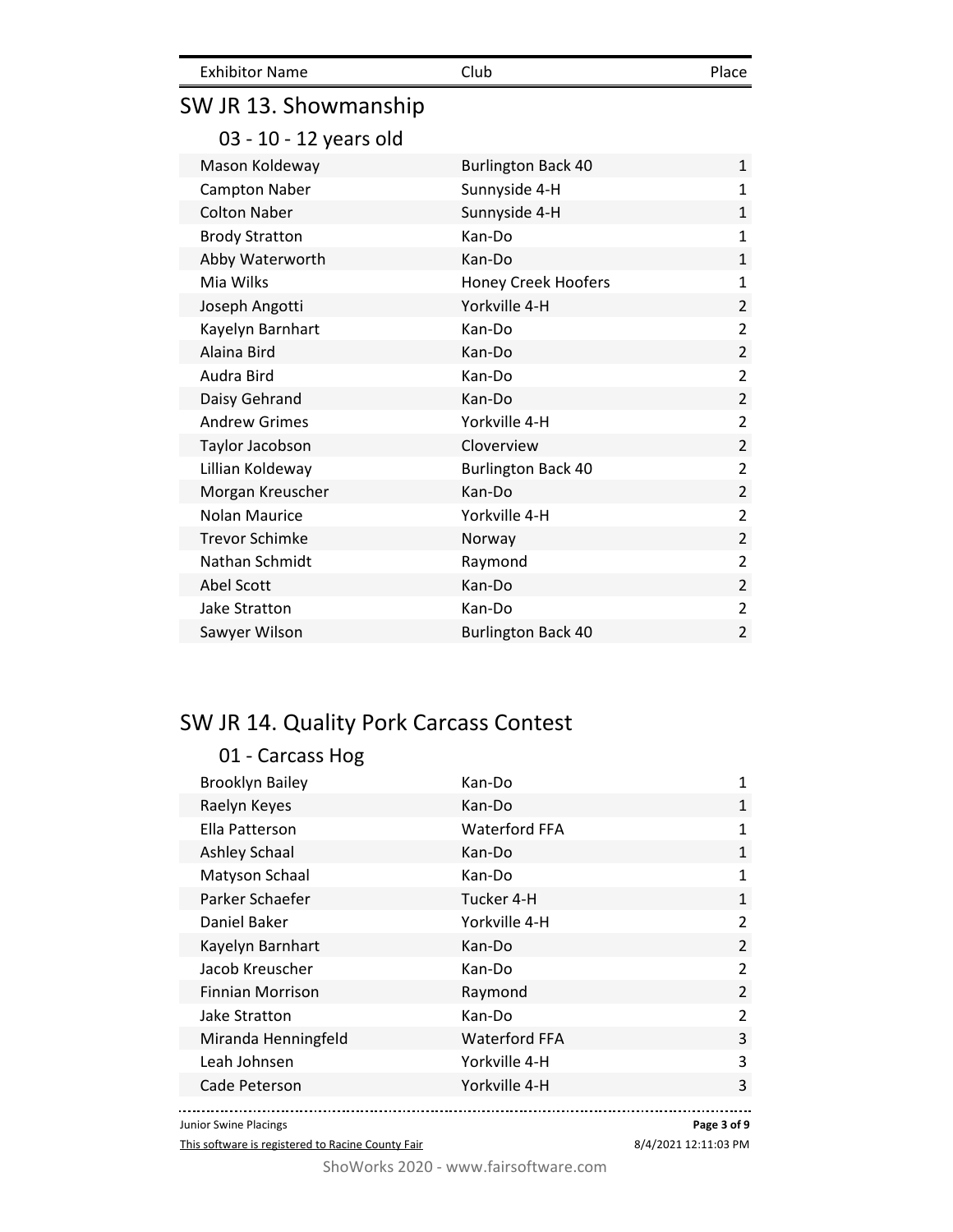| <b>Exhibitor Name</b> | Club | Place |
|-----------------------|------|-------|
|                       |      |       |

### SW JR 14. Quality Pork Carcass Contest

#### 01 - Carcass Hog

| Lane Weber      | <b>Waterford FFA</b> | 3 |
|-----------------|----------------------|---|
| Audra Bird      | Kan-Do               | 4 |
| Joshua Dewees   | Yorkville 4-H        | 4 |
| Charlie Harmann | Yorkville 4-H        | 4 |
| Sam Matuszek    | Raymond              | 4 |
| Nolan Maurice   | Yorkville 4-H        | 4 |
| Rylee Schaefer  | Kan-Do               | 4 |

#### SW JR 15. Market Hogs

#### 01 - 1st Market Hog Brooklyn Bailey **Kan-Do Kan-Do** 1 Kyle Bailey **Kan-Do** 1 Ainsley Balfanz **Sunnyside 4-H** 1 Brannt Balfanz **Sunnyside 4-H** 1 Hailey Ball **Burlington FFA** 1 Kayelyn Barnhart 1988 - Kan-Do 1988 - Kan-Manus 1988 - Kan-Manus 1988 - Kan-Manus 1988 - Kan-Manus 1988 - Kan-Alaina Bird Kan-Do 1 Evan Bjorge 11 and 12 and 12 and 13 and 13 and 13 and 13 and 13 and 13 and 13 and 13 and 13 and 13 and 13 and 1 Kennedy Bosch **Waterford FFA** 1 Joshua Dewees Yorkville 4-H 1 Nolan Eulgen 1 and 1 Waterford FFA 1 Riley Ganhs **National Struck Community Community** Waterford FFA 1 Ashley Gunderson Norway Norway 1 Hayden Halter **1** 1 Hollyn Halter Yorkville 4-H 1 Hudson Halter Yorkville 4-H 1 Connor Harris **Burlington Back 40** 1 Kelsey Henderson **Yorkville 4-H** 1 Madisyn Henderson **Madisyn Henderson** Yorkville 4-H 1 Emma Henningfeld Cloverview Controller and the 1 Hanna Henningfeld **Cloverview** 1 Miranda Henningfeld Waterford FFA 1 Kyra Hetland 1 and 1 Burlington Back 40 and 1 and 1 and 1 and 1 and 1 and 1 and 1 and 1 and 1 and 1 and 1 and 1 Taylor Himebauch Cloverview Construction Construction 1 Jaden Hoppe 1 and 1 Waterford FFA 1 Caitlyn Jacobsen Union Grove FFA 1 Alexis M Johnsen **Notify Article 1** Yorkville 4-H 1 Raelyn Keyes **Kan-Do** 1

. . . . . . . . . . . . . . . . . . . . Junior Swine Placings

This software is registered to Racine County Fair

**Page 4 of 9**

وبالمحادث

8/4/2021 12:11:03 PM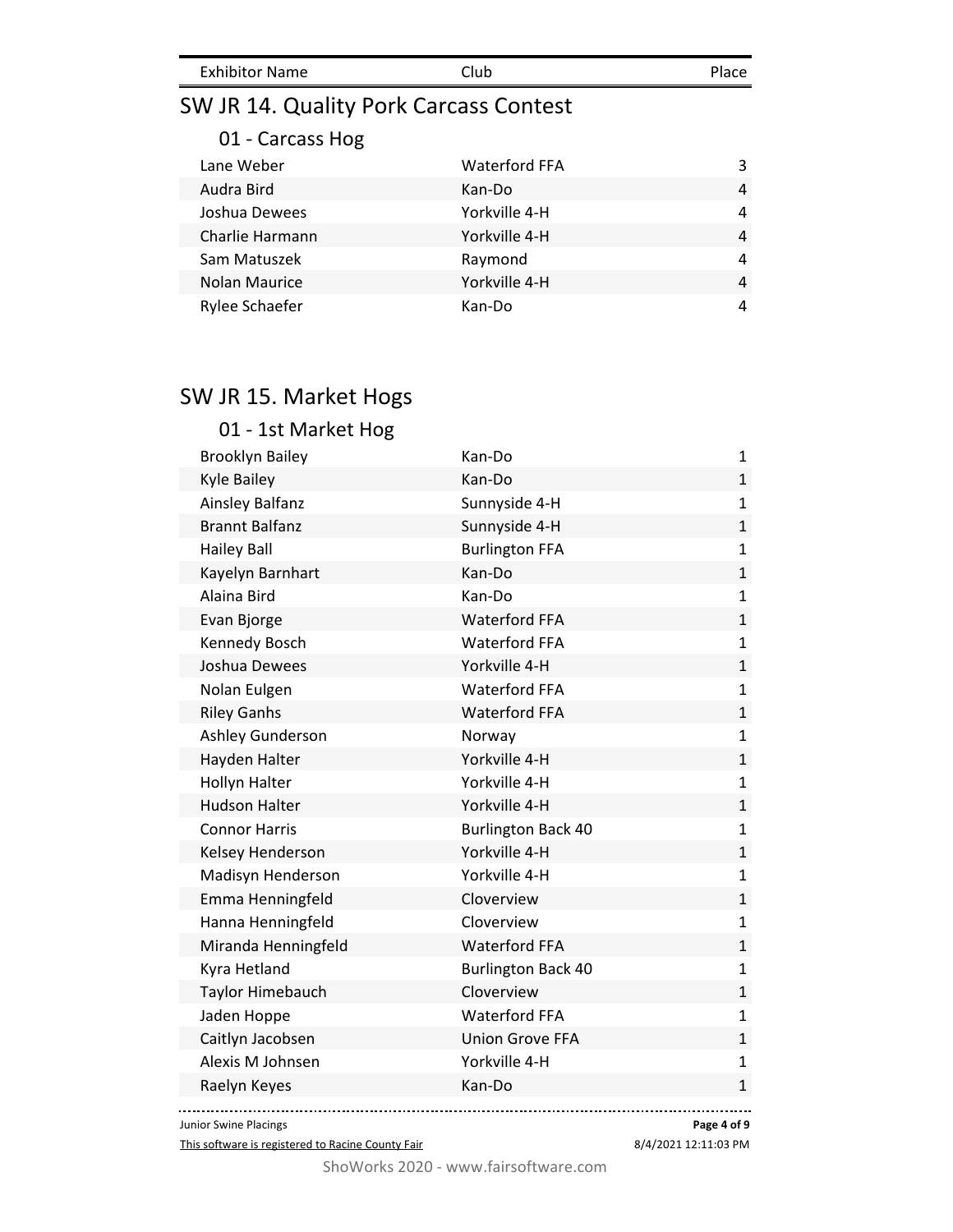| <b>Exhibitor Name</b> | Club                       | Place          |
|-----------------------|----------------------------|----------------|
| SW JR 15. Market Hogs |                            |                |
| 01 - 1st Market Hog   |                            |                |
| Katie Koch            | Union Grove FFA            | 1              |
| <b>Tucker Larose</b>  | <b>Burlington Back 40</b>  | $\mathbf{1}$   |
| Dane Loppnow          | Sunnyside 4-H              | $\mathbf{1}$   |
| <b>Colton Mamerow</b> | Cloverview                 | $\mathbf{1}$   |
| Sam Matuszek          | Raymond                    | $\mathbf{1}$   |
| Sophia Matuszek       | Raymond                    | $\mathbf{1}$   |
| Amanda Miklaszewski   | <b>Union Grove FFA</b>     | $\mathbf{1}$   |
| Parker Miklaszewski   | <b>Union Grove FFA</b>     | $\mathbf{1}$   |
| Campton Naber         | Sunnyside 4-H              | $\mathbf{1}$   |
| <b>Clayton Naber</b>  | Sunnyside 4-H              | $\mathbf{1}$   |
| <b>Colton Naber</b>   | Sunnyside 4-H              | $\mathbf{1}$   |
| Chad Olson            | <b>Waterford FFA</b>       | $\mathbf{1}$   |
| Ella Patterson        | <b>Waterford FFA</b>       | $\mathbf{1}$   |
| <b>Kiara Quilling</b> | <b>Burlington FFA</b>      | 1              |
| Savana Rasmussen      | <b>Union Grove FFA</b>     | $\mathbf{1}$   |
| <b>Ashley Schaal</b>  | Kan-Do                     | $\mathbf{1}$   |
| Michael Schaal        | Kan-Do                     | $\mathbf{1}$   |
| Rylee Schaefer        | Kan-Do                     | $\mathbf{1}$   |
| Abel Scott            | Kan-Do                     | $\mathbf{1}$   |
| Chloe Uhlenhake       | <b>Burlington FFA</b>      | $\mathbf{1}$   |
| Maya Weinkauf         | Cloverview                 | $\mathbf{1}$   |
| <b>Bennett Wilks</b>  | <b>Honey Creek Hoofers</b> | 1              |
| <b>Brady Wilks</b>    | Honey Creek Hoofers        | $\mathbf{1}$   |
| Mia Wilks             | <b>Honey Creek Hoofers</b> | $\mathbf{1}$   |
| Cade Willis           | <b>Union Grove FFA</b>     | $\mathbf{1}$   |
| <b>Cooper Willis</b>  | <b>Union Grove FFA</b>     | 1              |
| Sawyer Wilson         | <b>Burlington Back 40</b>  | 1              |
| Weston Wisnefski      | <b>Union Grove FFA</b>     | $\mathbf{1}$   |
| Maddie Allender       | <b>Burlington FFA</b>      | $\overline{2}$ |
| Glen Angotti          | Yorkville 4-H              | $\overline{2}$ |
| <b>Brad Baker</b>     | Yorkville 4-H              | $\overline{2}$ |
| Daniel Baker          | Yorkville 4-H              | $\overline{2}$ |
| Erin Bartelson        | <b>Burlington Back 40</b>  | $\overline{2}$ |
| Audra Bird            | Kan-Do                     | $\overline{2}$ |
| Keegan Bosch          | Raymond                    | $\overline{2}$ |
| Shelby Busch          | <b>Honey Creek Hoofers</b> | $\overline{2}$ |
| Carson Cramer         | <b>Honey Creek Hoofers</b> | $\overline{2}$ |
| Claudia Cramer        | <b>Honey Creek Hoofers</b> | $\overline{2}$ |
| <b>Jack Dewees</b>    | Yorkville 4-H              | $\overline{2}$ |
| Joshua Dobson         | Raymond                    | $\overline{2}$ |
| Kiera Drallmeier      | Cloverview                 | $\overline{2}$ |

Junior Swine Placings

This software is registered to Racine County Fair

8/4/2021 12:11:03 PM

**Page 5 of 9**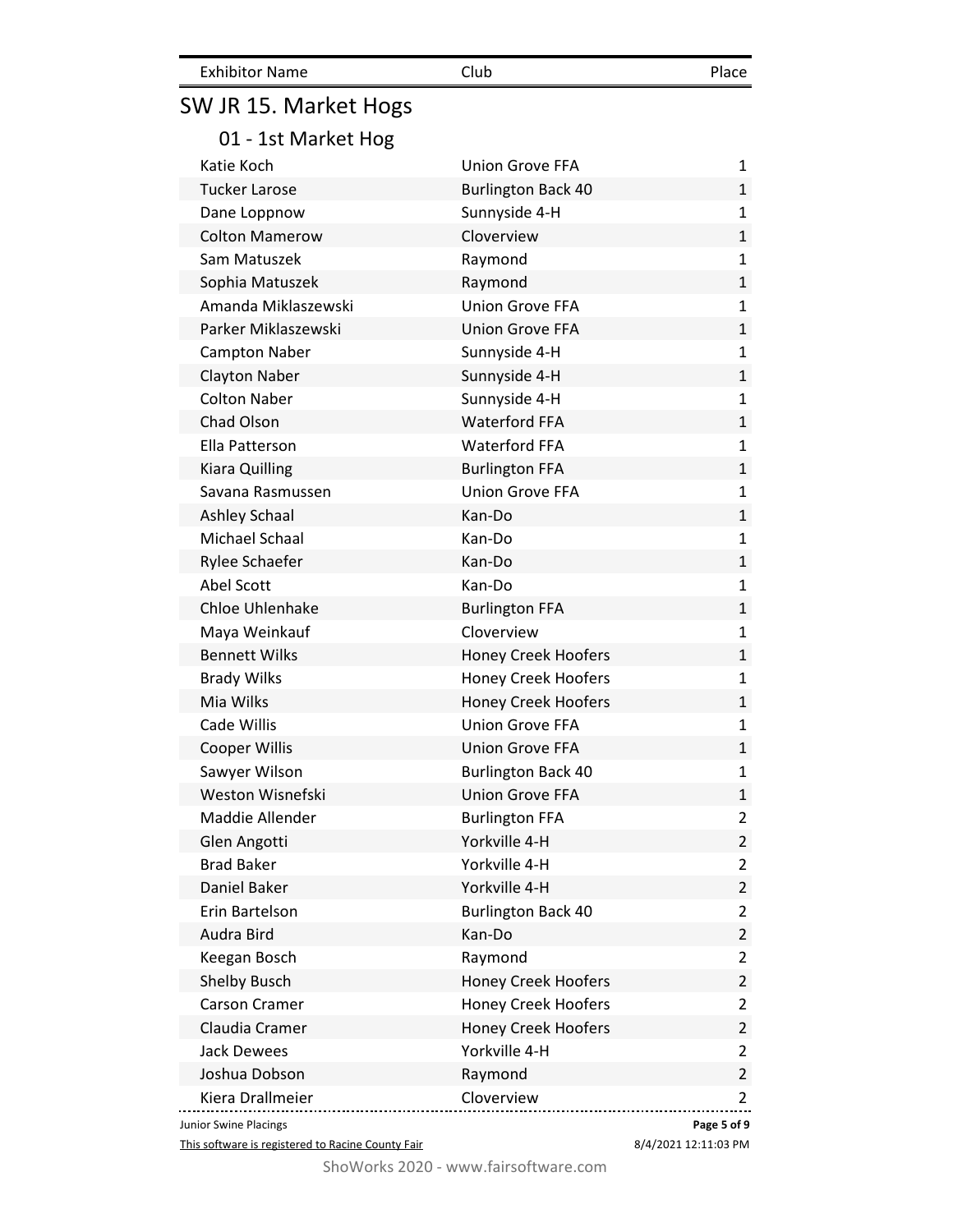| SW JR 15. Market Hogs   |                           |                |
|-------------------------|---------------------------|----------------|
| 01 - 1st Market Hog     |                           |                |
| Brianna Engel           | <b>Waterford FFA</b>      | $\overline{2}$ |
| <b>Harley Gehrand</b>   | Kan-Do                    | 2              |
| Jayden Gellings         | Norway                    | $\overline{2}$ |
| <b>Andrew Grimes</b>    | Yorkville 4-H             | 2              |
| Savannah Gunderson      | Norway                    | $\overline{2}$ |
| <b>Rylee Hetland</b>    | <b>Burlington Back 40</b> | 2              |
| Taylor Jacobson         | Cloverview                | $\overline{2}$ |
| Leah Johnsen            | Yorkville 4-H             | 2              |
| Sydney Kaluzny          | <b>Waterford FFA</b>      | $\overline{2}$ |
| Kennedy Kreuscher       | Kan-Do                    | 2              |
| Lucas Kreuscher         | Kan-Do                    | $\overline{2}$ |
| Mckenna Kristiansen     | Raymond                   | 2              |
| <b>Nolan Maurice</b>    | Yorkville 4-H             | $\overline{2}$ |
| <b>Brianna Morris</b>   | <b>Burlington FFA</b>     | 2              |
| <b>Natalie Nelson</b>   | Yorkville 4-H             | $\overline{2}$ |
| Hannah Oxendinemorey    | Raymond                   | $\overline{2}$ |
| <b>Calvin Patterson</b> | <b>Waterford FFA</b>      | $\overline{2}$ |
| Cade Peterson           | Yorkville 4-H             | $\overline{2}$ |
| <b>Taylor Peterson</b>  | Kan-Do                    | $\overline{2}$ |
| Simon Rigert            | <b>Burlington FFA</b>     | $\overline{2}$ |
| <b>Matthew Rossman</b>  | Yorkville 4-H             | $\overline{2}$ |
| Gabriella Salas         | Cloverview                | 2              |
| Ian Schaal              | Kan-Do                    | $\overline{2}$ |
| Matyson Schaal          | Kan-Do                    | $\overline{2}$ |
| <b>Tanner Schaefer</b>  | <b>Waterford FFA</b>      | $\overline{2}$ |
| Jacob Schenning         | <b>Burlington Back 40</b> | $\overline{2}$ |
| Olivia Schenning        | <b>Burlington FFA</b>     | $\overline{2}$ |
| <b>Trevor Schimke</b>   | Norway                    | 2              |
| Owen Skewes             | Yorkville 4-H             | $\overline{2}$ |
| Alyssa Stratton         | <b>Burlington FFA</b>     | 2              |
| Abby Waterworth         | Kan-Do                    | $\overline{2}$ |
| Lane Weber              | <b>Waterford FFA</b>      | 2              |
| Katelyn Wilson          | <b>Burlington Back 40</b> | $\overline{2}$ |
| Megan Baker             | <b>Union Grove FFA</b>    | 3              |
| <b>Emily Ball</b>       | <b>Burlington FFA</b>     | 3              |
| James Batz              | Kan-Do                    | 3              |
| <b>Riley Benhart</b>    | <b>Burlington Back 40</b> | 3              |
| <b>Troy Benhart</b>     | <b>Burlington Back 40</b> | 3              |
| Alicia Desirena         | All 4 One                 | 3              |
| Daisy Gehrand           | Kan-Do                    | 3              |
| <b>William Gehrand</b>  | Kan-Do                    | 3              |

Exhibitor Name Club Club Place

Junior Swine Placings

This software is registered to Racine County Fair

8/4/2021 12:11:03 PM **Page 6 of 9**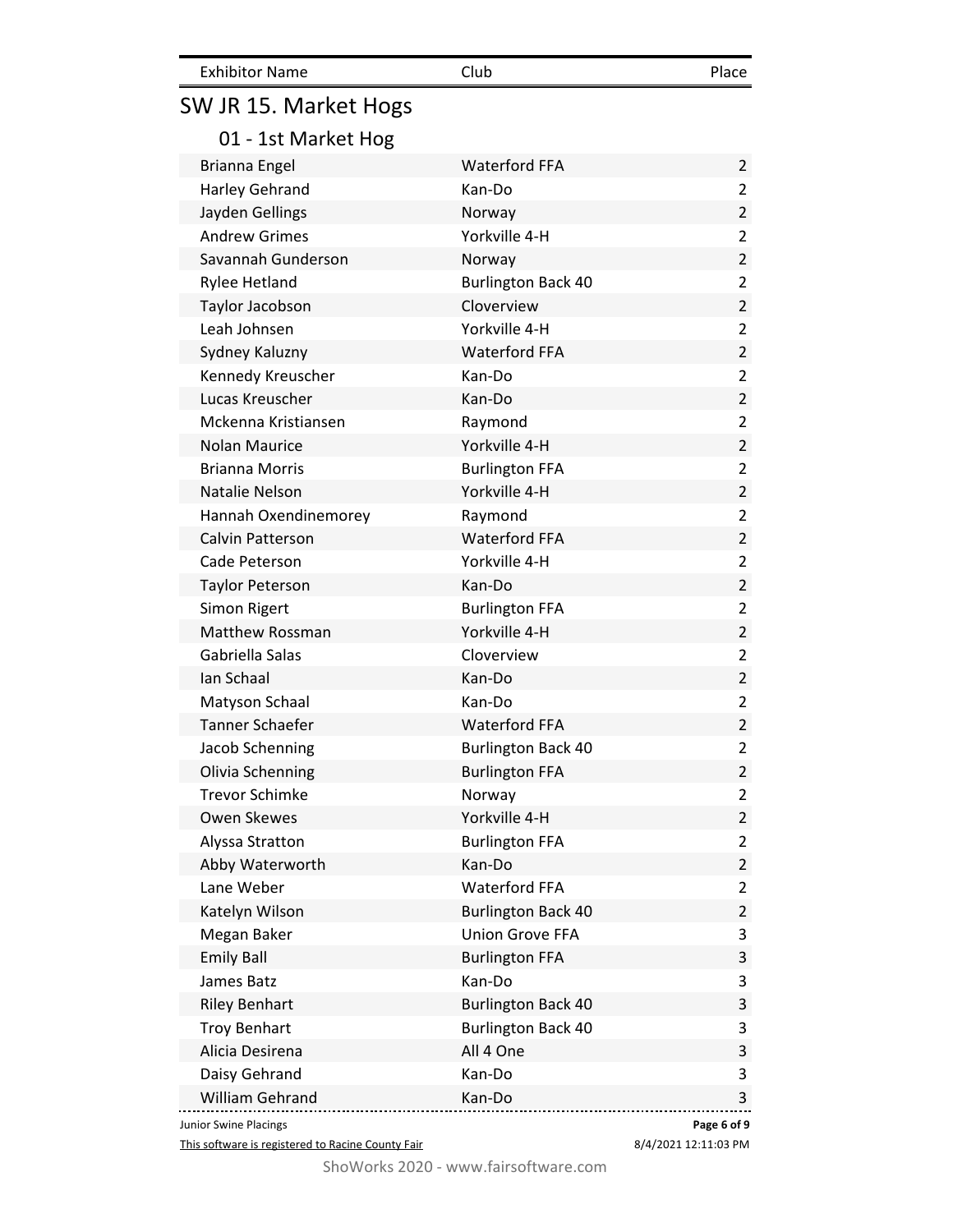| <b>Exhibitor Name</b> | Club | Place |
|-----------------------|------|-------|
|                       |      |       |

# SW JR 15. Market Hogs

01 - 1st Market Hog

| Sam Grimes              | Yorkville 4-H             | 3 |
|-------------------------|---------------------------|---|
| Samantha Hammiller      | <b>Burlington FFA</b>     | 3 |
| Charlie Harmann         | Yorkville 4-H             | 3 |
| Hailey Hernandez        | Norway                    | 3 |
| Kaden Hetland           | <b>Burlington Back 40</b> | 3 |
| <b>Temperance Jones</b> | Raymond                   | 3 |
| Ella Koldeway           | <b>Burlington Back 40</b> | 3 |
| Lillian Koldeway        | <b>Burlington Back 40</b> | 3 |
| Mason Koldeway          | <b>Burlington Back 40</b> | 3 |
| Morgan Kreuscher        | Kan-Do                    | 3 |
| Megan Larose            | <b>Burlington Back 40</b> | 3 |
| Caden Lewandowski       | Raymond                   | 3 |
| Collin Lewandowski      | Raymond                   | 3 |
| Jake Matuszek           | Raymond                   | 3 |
| Alivia Meinholz         | <b>Burlington Back 40</b> | 3 |
| Amelia Meinholz         | <b>Burlington Back 40</b> | 3 |
| Audriana Meinholz       | <b>Burlington Back 40</b> | 3 |
| Mya Moczynski           | Kan-Do                    | 3 |
| Calum Morrison          | Raymond                   | 3 |
| <b>Finnian Morrison</b> | Raymond                   | 3 |
| Jack Morrison           | Raymond                   | 3 |
| Madelyn Nimke           | <b>Waterford FFA</b>      | 3 |
| <b>Brooke Schenning</b> | <b>Burlington FFA</b>     | 3 |
| Jonathan Schenning      | <b>Burlington FFA</b>     | 3 |
| Nathan Schmidt          | Raymond                   | 3 |
| <b>Lilly Skewes</b>     | Yorkville 4-H             | 3 |
| <b>Brody Stratton</b>   | Kan-Do                    | 3 |
| Jake Stratton           | Kan-Do                    | 3 |
| Zeke Tiedt              | Sunnyside 4-H             | 3 |
| Macy Wanasek            | <b>Waterford FFA</b>      | 3 |

### 02 - 2nd Market Hog

| Maddie Allender       | <b>Burlington FFA</b>  |              |
|-----------------------|------------------------|--------------|
| Megan Baker           | <b>Union Grove FFA</b> | 1            |
| <b>Brannt Balfanz</b> | Sunnyside 4-H          | $\mathbf{1}$ |
| Evan Bjorge           | <b>Waterford FFA</b>   | $\mathbf{1}$ |
| Kiera Drallmeier      | Cloverview             | 1            |
| <b>Riley Ganhs</b>    | <b>Waterford FFA</b>   | $\mathbf{1}$ |
| Ashley Gunderson      | Norway                 | 1            |
| <b>Hollyn Halter</b>  | Yorkville 4-H          | $\mathbf{1}$ |
|                       |                        |              |

Junior Swine Placings

This software is registered to Racine County Fair

8/4/2021 12:11:03 PM **Page 7 of 9**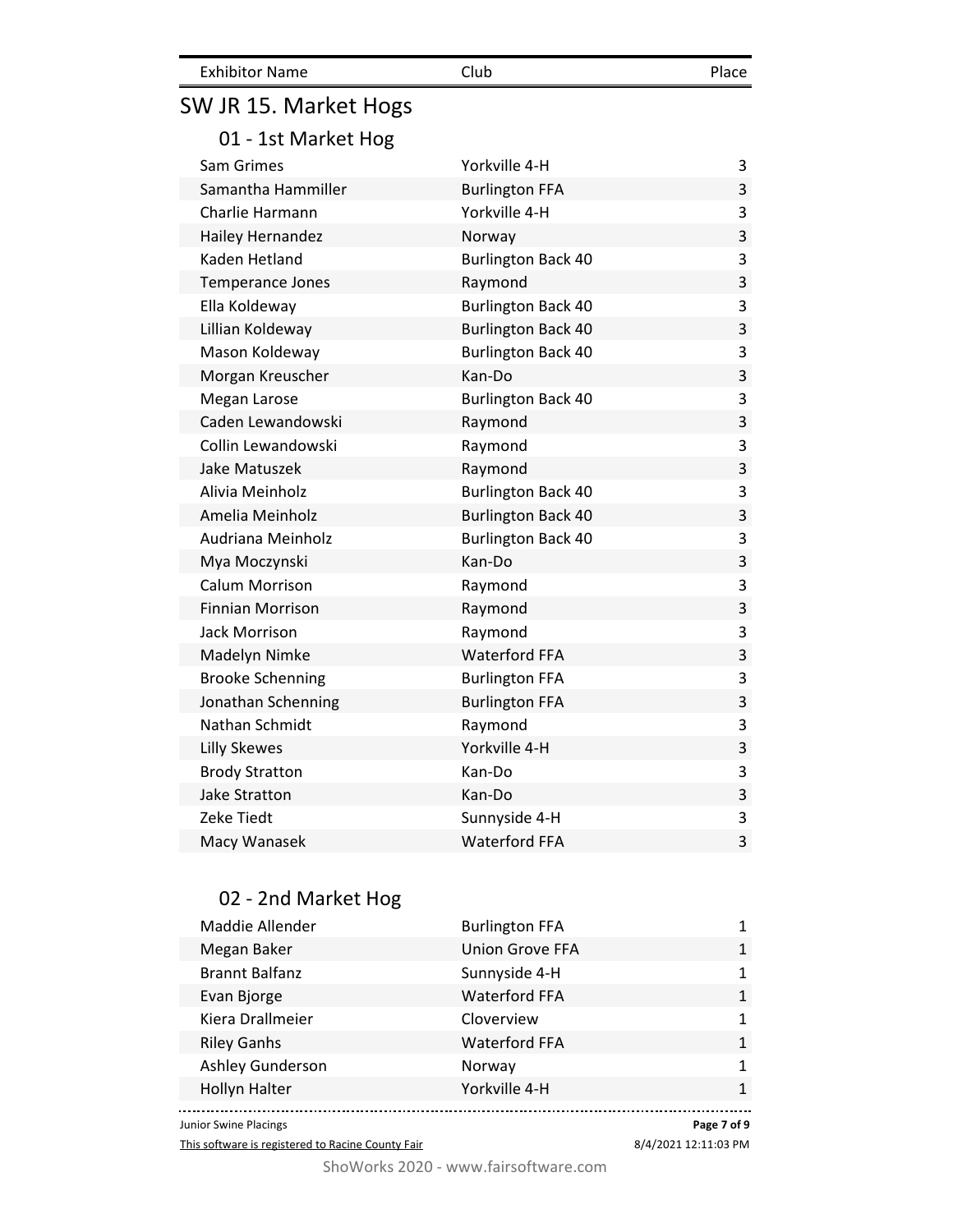| <b>Exhibitor Name</b> | Club | Place |
|-----------------------|------|-------|
|                       |      |       |

# SW JR 15. Market Hogs

| <b>Temperance Jones</b> | Raymond                    | $\mathbf{1}$   |
|-------------------------|----------------------------|----------------|
| Sydney Kaluzny          | <b>Waterford FFA</b>       | $\mathbf{1}$   |
| Katie Koch              | <b>Union Grove FFA</b>     | $\mathbf{1}$   |
| Megan Larose            | <b>Burlington Back 40</b>  | $\mathbf{1}$   |
| <b>Colton Mamerow</b>   | Cloverview                 | $\mathbf{1}$   |
| <b>Nolan Maurice</b>    | Yorkville 4-H              | $\mathbf{1}$   |
| Amanda Miklaszewski     | <b>Union Grove FFA</b>     | $\mathbf{1}$   |
| Lane Weber              | <b>Waterford FFA</b>       | $\mathbf{1}$   |
| Maya Weinkauf           | Cloverview                 | $\mathbf{1}$   |
| <b>Brady Wilks</b>      | <b>Honey Creek Hoofers</b> | $\mathbf{1}$   |
| Cade Willis             | <b>Union Grove FFA</b>     | $\mathbf{1}$   |
| <b>Cooper Willis</b>    | <b>Union Grove FFA</b>     | $\mathbf{1}$   |
| Weston Wisnefski        | <b>Union Grove FFA</b>     | $\mathbf{1}$   |
| Kyle Bailey             | Kan-Do                     | $\overline{2}$ |
| <b>Brad Baker</b>       | Yorkville 4-H              | $\overline{2}$ |
| Daniel Baker            | Yorkville 4-H              | $\overline{2}$ |
| <b>Hailey Ball</b>      | <b>Burlington FFA</b>      | $\overline{2}$ |
| Erin Bartelson          | <b>Burlington Back 40</b>  | $\overline{2}$ |
| Joshua Dewees           | Yorkville 4-H              | $\overline{2}$ |
| Jayden Gellings         | Norway                     | $\overline{2}$ |
| Savannah Gunderson      | Norway                     | $\overline{2}$ |
| Miranda Henningfeld     | <b>Waterford FFA</b>       | $\overline{2}$ |
| Caitlyn Jacobsen        | <b>Union Grove FFA</b>     | $\overline{2}$ |
| Dane Loppnow            | Sunnyside 4-H              | $\overline{2}$ |
| <b>Clayton Naber</b>    | Sunnyside 4-H              | $\overline{2}$ |
| Ella Patterson          | <b>Waterford FFA</b>       | $\overline{2}$ |
| Cade Peterson           | Yorkville 4-H              | $\overline{2}$ |
| <b>Taylor Peterson</b>  | Kan-Do                     | $\overline{2}$ |
| Simon Rigert            | <b>Burlington FFA</b>      | $\overline{2}$ |
| <b>Matthew Rossman</b>  | Yorkville 4-H              | $\overline{2}$ |
| <b>Ashley Schaal</b>    | Kan-Do                     | $\overline{2}$ |
| Michael Schaal          | Kan-Do                     | $\overline{2}$ |
| Owen Skewes             | Yorkville 4-H              | $\overline{2}$ |
| Joshua Dobson           | Raymond                    | 3              |
| <b>Harley Gehrand</b>   | Kan-Do                     | 3              |
| William Gehrand         | Kan-Do                     | 3              |
| Sam Grimes              | Yorkville 4-H              | 3              |
| Alexis M Johnsen        | Yorkville 4-H              | 3              |
| Hannah Oxendinemorey    | Raymond                    | 3              |
| Calvin Patterson        | <b>Waterford FFA</b>       | 3              |
| Gabriella Salas         | Cloverview                 | 3              |
| Junior Swine Placings   | Page 8 of 9                |                |

This software is registered to Racine County Fair

8/4/2021 12:11:03 PM